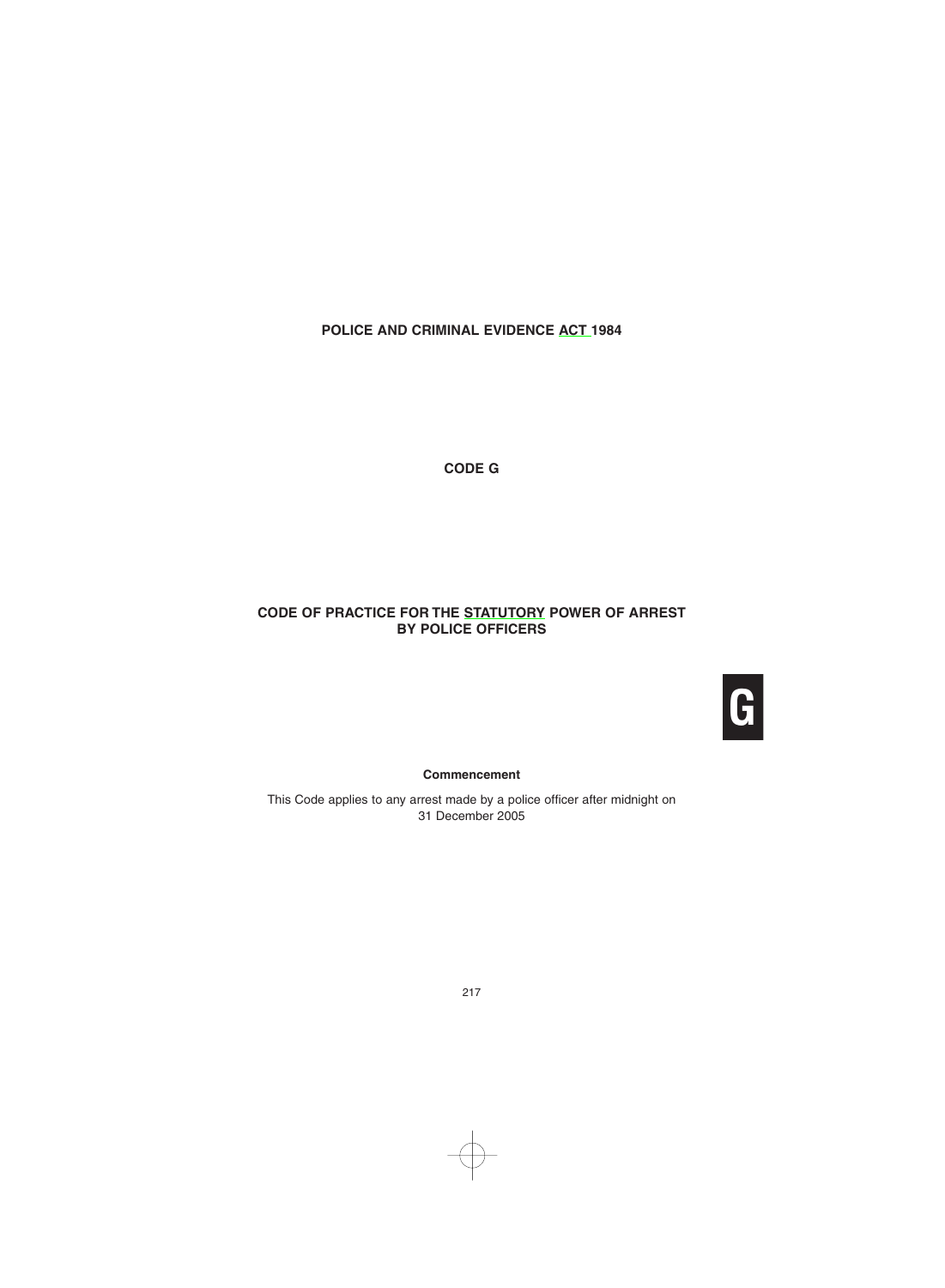#### **1. Introduction**

- 1.1 This Code of Practice deals with statutory power of police to arrest **persons** suspected of involvement in a criminal offence.
- 1.2 The right to liberty is a key principle of the Human Rights Act 1998. The exercise of the power of arrest represents an obvious and significant interference with that right.
- 1.3 The use of the power must be fully justified and officers exercising the power should consider if the necessary objectives can be met by other, less intrusive means. Arrest must never be used simply because it can be used. Absence of justification for exercising the powers of arrest may lead to challenges should the case proceed to court. When the power of arrest is exercised it is essential that it is exercised in a nondiscriminatory and proportionate manner.
- 1.4 Section 24 of the Police and Criminal Evidence Act 1984 (as substituted by section 110 of the Serious Organised Crime and Police Act 2005) provides the statutory power of arrest. If the provisions of the Act and this Code are not observed, both the arrest and the conduct of any subsequent investigation may be open to question.
- 1.5 This code of practice must be readily available at all police stations for consultation by police officers and police staff, detained **persons** and members of the public.
- 1.6 The notes for guidance are not provisions of this code.

# **2 Elements of Arrest under section 24 PACE**

2.1 A lawful arrest requires two elements:

A **person's** involvement or suspected involvement or attempted involvement in the commission of a criminal offence;

#### **AND**

Reasonable grounds for believing that the **person's** arrest is necessary.

2.2 Arresting officers are required to inform the **person** arrested that they have been arrested, even if this fact is obvious, and of the relevant circumstances of the arrest in relation to both elements and to inform the custody officer of these on arrival at the police station. See Code C paragraph 3.4.

#### *Involvement in the commission of an offence'*

2.3 A constable may arrest without warrant in relation to any offence, except for the single exception listed in Note for Guidance 1. A constable may arrest anyone: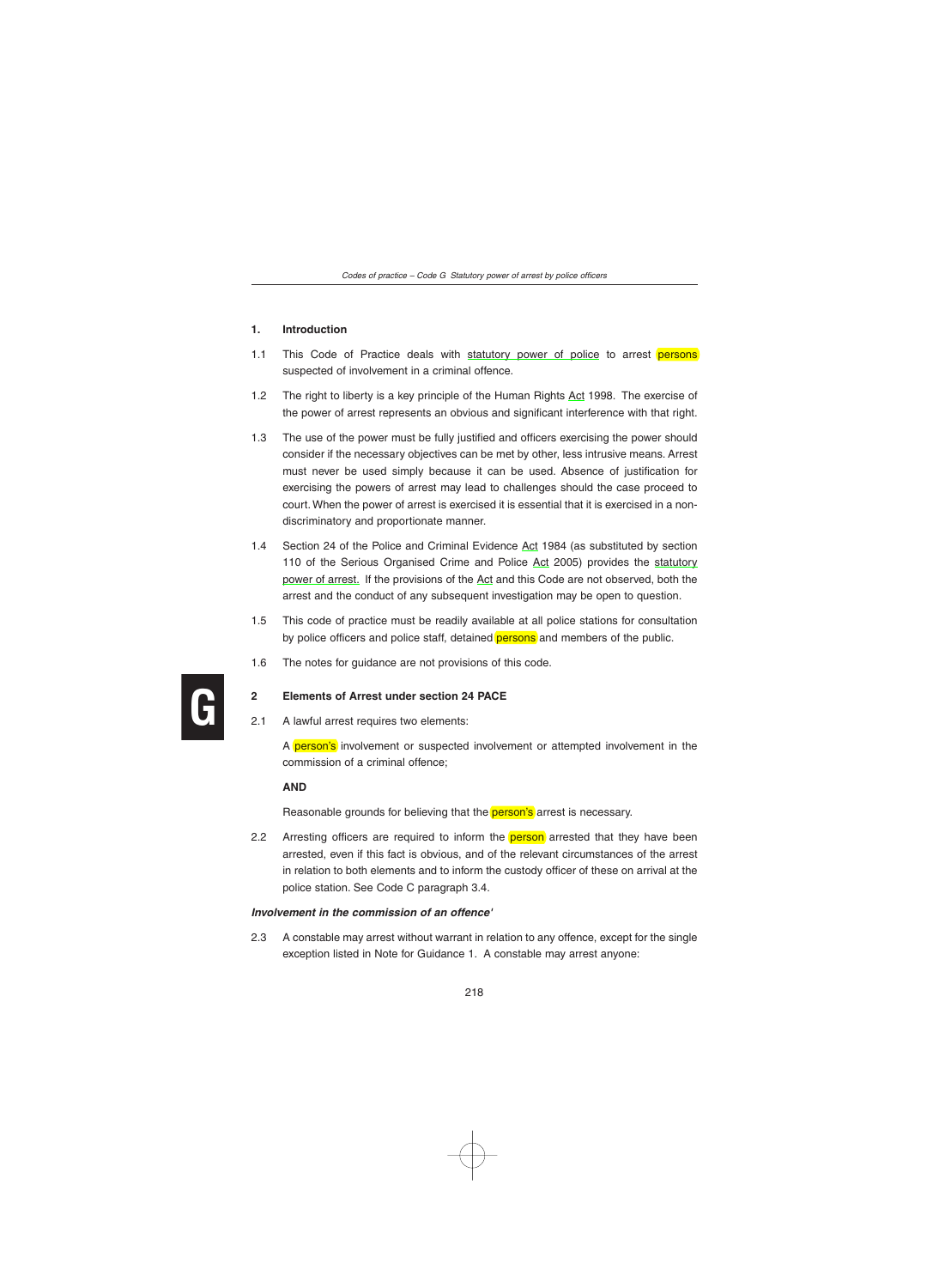- who is about to commit an offence or is in the act of committing an offence
- whom the officer has reasonable grounds for suspecting is about to commit an offence or to be committing an offence
- whom the officer has reasonable grounds to suspect of being guilty of an offence which he or she has reasonable grounds for suspecting has been committed
- anyone who is guilty of an offence which has been committed or anyone whom the officer has reasonable grounds for suspecting to be guilty of that offence.

### *Necessity criteria*

- 2.4 The power of arrest is only exercisable if the constable has reasonable grounds for believing that it is necessary to arrest the **person.** The criteria for what may constitute necessity are set out in paragraph 2.9. It remains an operational decision at the discretion of the arresting officer as to:
	- what action he or she may take at the point of contact with the individual:
	- the necessity criterion or criteria (if any) which applies to the individual; and
	- whether to arrest, report for summons, grant street bail, issue a fixed penalty notice or take any other action that is open to the officer.
- 2.5 In applying the criteria, the arresting officer has to be satisfied that at least one of the reasons supporting the need for arrest is satisfied.
- 2.6 Extending the power of arrest to all offences provides a constable with the ability to use that power to deal with any situation. However applying the necessity criteria requires the constable to examine and justify the reason or reasons why a **person** needs to be taken to a police station for the custody officer to decide whether the person should be placed in police detention.
- 2.7 The criteria below are set out in section 24 of PACE as substituted by section 110 of the Serious Organised Crime and Police Act 2005. The criteria are exhaustive. However, the circumstances that may satisfy those criteria remain a matter for the operational discretion of individual officers. Some examples are given below of what those circumstances may be.
- 2.8 In considering the individual circumstances, the constable must take into account the situation of the victim, the nature of the offence, the circumstances of the suspect and the needs of the investigative process.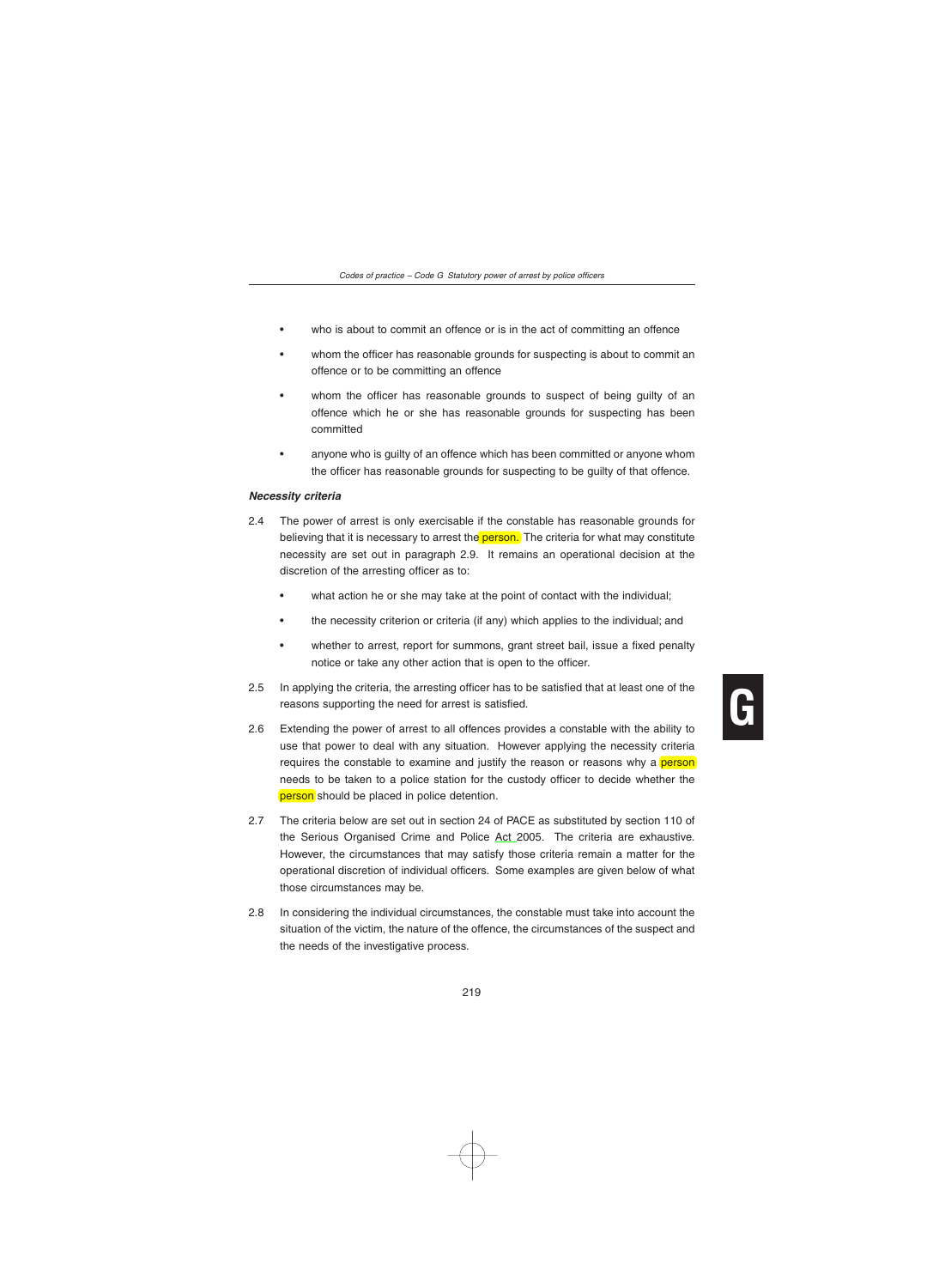- 2.9 The criteria are that the arrest is necessary:
	- (a) to enable the name of the **person** in question to be ascertained (in the case where the constable does not know, and cannot readily ascertain, the **person's** name, or has reasonable grounds for doubting whether a name given by the person as his name is his real name)
	- (b) correspondingly as regards the **person's** address

an address is a satisfactory address for service of summons if the **person** will be at it for a sufficiently long period for it to be possible to serve him or her with a summons; or, that some other **person** at that address specified by the person will accept service of the summons on their behalf.

- (c) to prevent the **person** in question
	- (i) causing physical injury to himself or any other  $person;$
	- (ii) suffering physical injury ;
	- (iii) causing loss or damage to property;
	- (iv) committing an offence against public decency (only applies where members of the public going about their normal business cannot reasonably be expected to avoid the **person** in question); or
	- (v) causing an unlawful obstruction of the highway;
- (d) to protect a child or other vulnerable **person** from the **person** in question
- (e) to allow the prompt and effective investigation of the offence or of the conduct of the **person** in question.

This may include cases such as:

- (i) Where there are reasonable grounds to believe that the **person:** 
	- has made false statements:
	- has made statements which cannot be readily verified:
	- has presented false evidence;
	- may steal or destroy evidence;
	- may make contact with co-suspects or conspirators;
	- may intimidate or threaten or make contact with witnesses;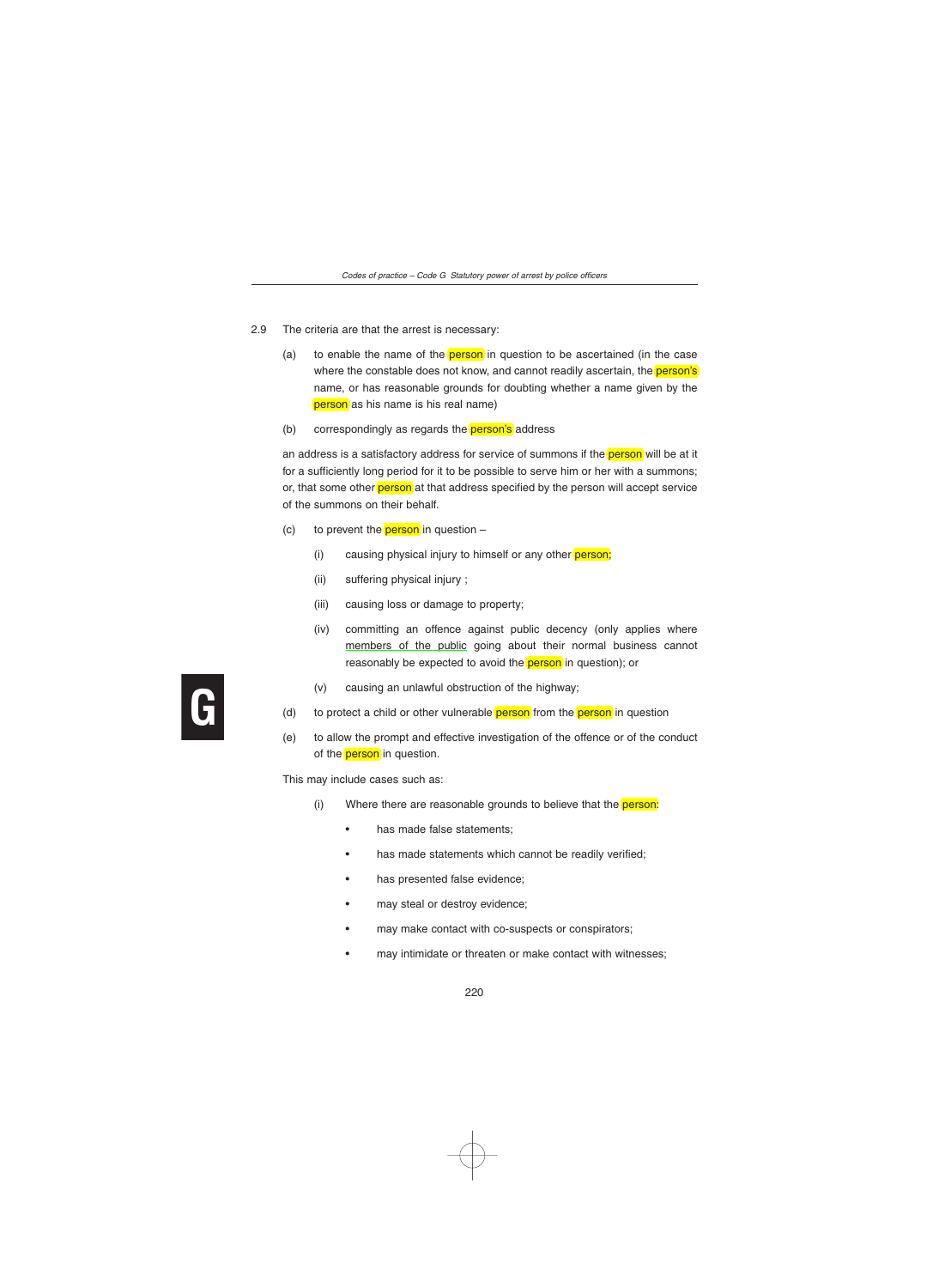- where it is necessary to obtain evidence by questioning; or
- (ii) when considering arrest in connection with an indictable offence, there is a need to:
	- enter and search any premises occupied or controlled by a **person**
	- search the **person**
	- prevent contact with others
	- take fingerprints, footwear impressions, samples or photographs of the suspect
- (iii) ensuring compliance with statutory drug testing requirements.
- (f) to prevent any prosecution for the offence from being hindered by the disappearance of the **person** in question.

This may arise if there are reasonable grounds for believing that

- if the **person** is not arrested he or she will fail to attend court
- street bail after arrest would be insufficient to deter the suspect from trying to evade prosecution

**G**

### **3 Information to be given on Arrest**

### *(a) Cautions - when a caution must be given (taken from Code C section 10)*

- 3.1 A person whom there are grounds to suspect of an offence (see Note 2) must be cautioned before any questions about an offence, or further questions if the answers provide the grounds for suspicion, are put to them if either the suspect's answers or silence, (i.e. failure or refusal to answer or answer satisfactorily) may be given in evidence to a court in a prosecution. A person need not be cautioned if questions are for other necessary purposes e.g.:
	- (a) solely to establish their identity or ownership of any vehicle;
	- (b) to obtain information in accordance with any relevant statutory requirement;
	- (c) in furtherance of the proper and effective conduct of a search, e.g. to determine the need to search in the exercise of powers of stop and search or to seek cooperation while carrying out a search;
	- (d) to seek verification of a written record as in *Code C paragraph 11.13*;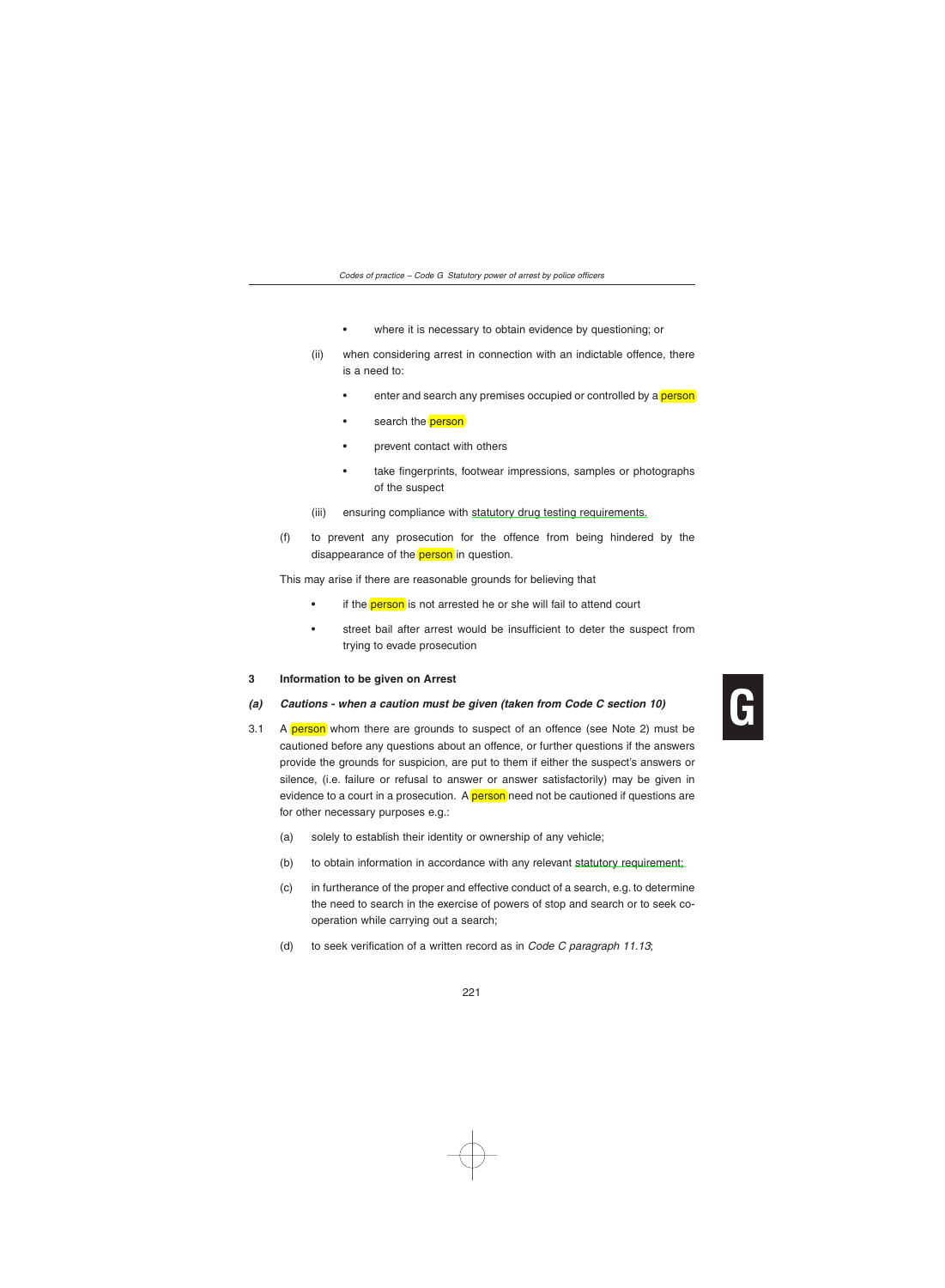- (e) when examining a **person** in accordance with the Terrorism Act 2000, Schedule 7 and the Code of Practice for Examining Officers issued under that Act, Schedule 14, paragraph 6.
- 3.2 Whenever a **person** not under arrest is initially cautioned, or reminded they are under caution, that **person** must at the same time be told they are not under arrest and are free to leave if they want to.
- 3.3 A **person** who is arrested, or further arrested, must be informed at the time, or as soon as practicable thereafter, that they are under arrest and the grounds for their arrest, see *Note 3*.
- 3.4 A **person** who is arrested, or further arrested, must also be cautioned unless:
	- (a) it is impracticable to do so by reason of their condition or behaviour at the time;
	- (b) they have already been cautioned immediately prior to arrest as in *paragraph 3.1.*
	- (c) Terms of the caution (Taken from Code C section 10)
- 3.5 The caution, which must be given on arrest, should be in the following terms:

"You do not have to say anything. But it may harm your defence if you do not mention when questioned something which you later rely on in Court. Anything you do say may be given in evidence."

### See *Note 5*

- 3.6 Minor deviations from the words of any caution given in accordance with this Code do not constitute a breach of this Code, provided the sense of the relevant caution is preserved. See *Note 6*
- 3.7 When, despite being cautioned, a **person** fails to co-operate or to answer particular questions which may affect their immediate treatment, the **person** should be informed of any relevant consequences and that those consequences are not affected by the caution. Examples are when a **person's** refusal to provide:
	- their name and address when charged may make them liable to detention;
	- particulars and information in accordance with a statutory requirement, e.g. under the Road Traffic Act 1988, may amount to an offence or may make the person liable to a further arrest.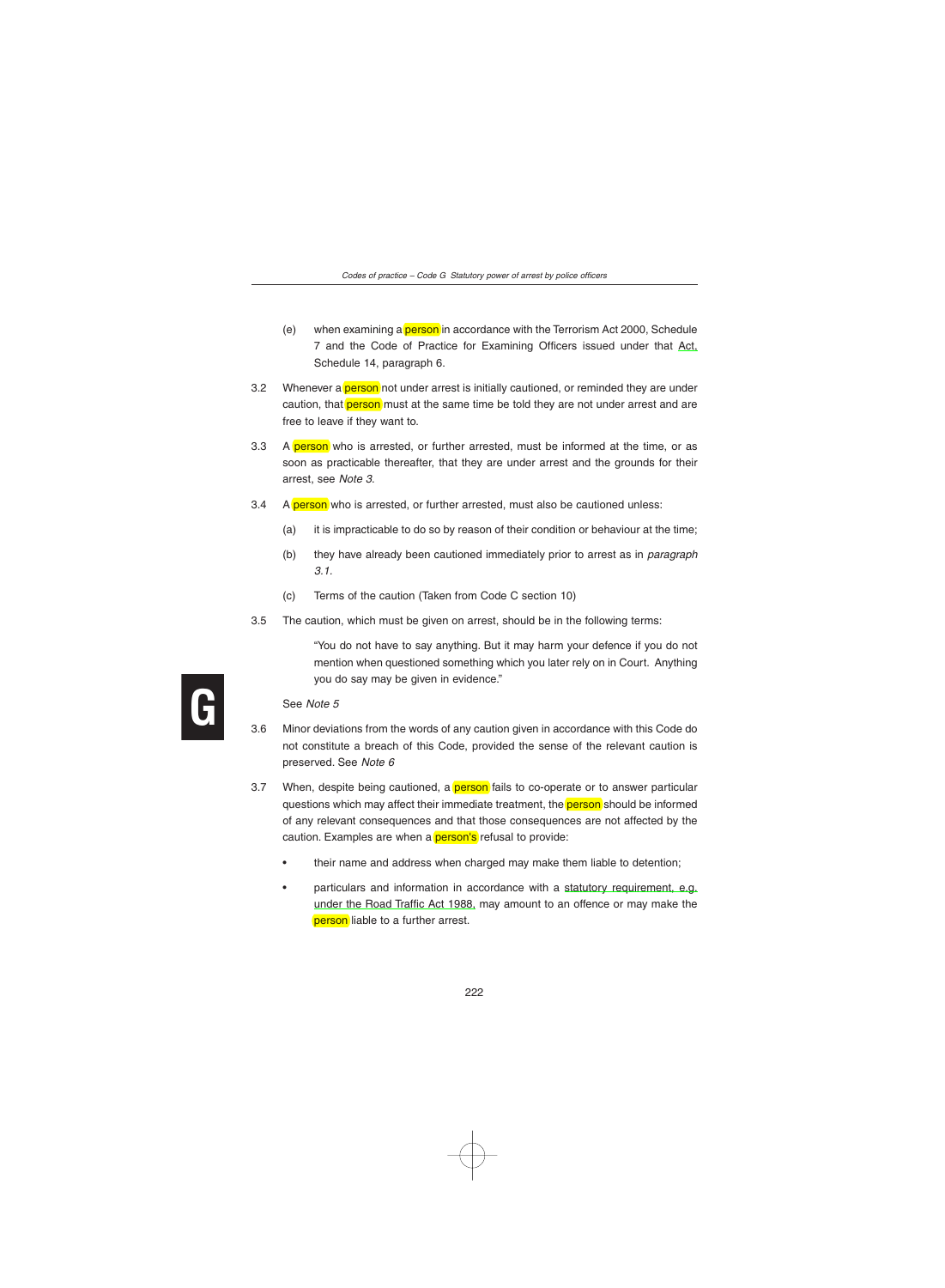## **4 Records of Arrest**

## *(a) General*

- 4.1 The arresting officer is required to record in his pocket book or by other methods used for recording information:
	- the nature and circumstances of the offence leading to the arrest
	- the reason or reasons why arrest was necessary
	- the giving of the caution
	- anything said by the **person** at the time of arrest
- 4.2 Such a record should be made at the time of the arrest unless impracticable to do. If not made at that time, the record should then be completed as soon as possible thereafter.
- 4.3 On arrival at the police station, the custody officer shall open the custody record (see paragraph 1.1A and section 2 of Code C). The information given by the arresting officer on the circumstances and reason or reasons for arrest shall be recorded as part of the custody record. Alternatively, a copy of the record made by the officer in accordance with paragraph 4.1 above shall be attached as part of the custody record. See *paragraph 2.2* and *Code C paragraphs 3.4 and 10.3.*
- 4.4 The custody record will serve as a record of the arrest. Copies of the custody record will be provided in accordance with paragraphs 2.4 and 2.4A of Code C and access for inspection of the original record in accordance with paragraph 2.5 of Code C.

### *(b) Interviews and arrests*

4.5 Records of interview, significant statements or silences will be treated in the same way as set out in sections 10 and 11 of Code C and in Code E (tape recording of interviews).

### *Notes for guidance*

*1 The powers of arrest for offences under sections 4(1) and 5(1) of the Criminal Law Act 1967 require that the offences to which they relate must carry a sentence fixed by law or one in which a first time offender aged 18 or over could be sentenced to 5 years or more imprisonment*